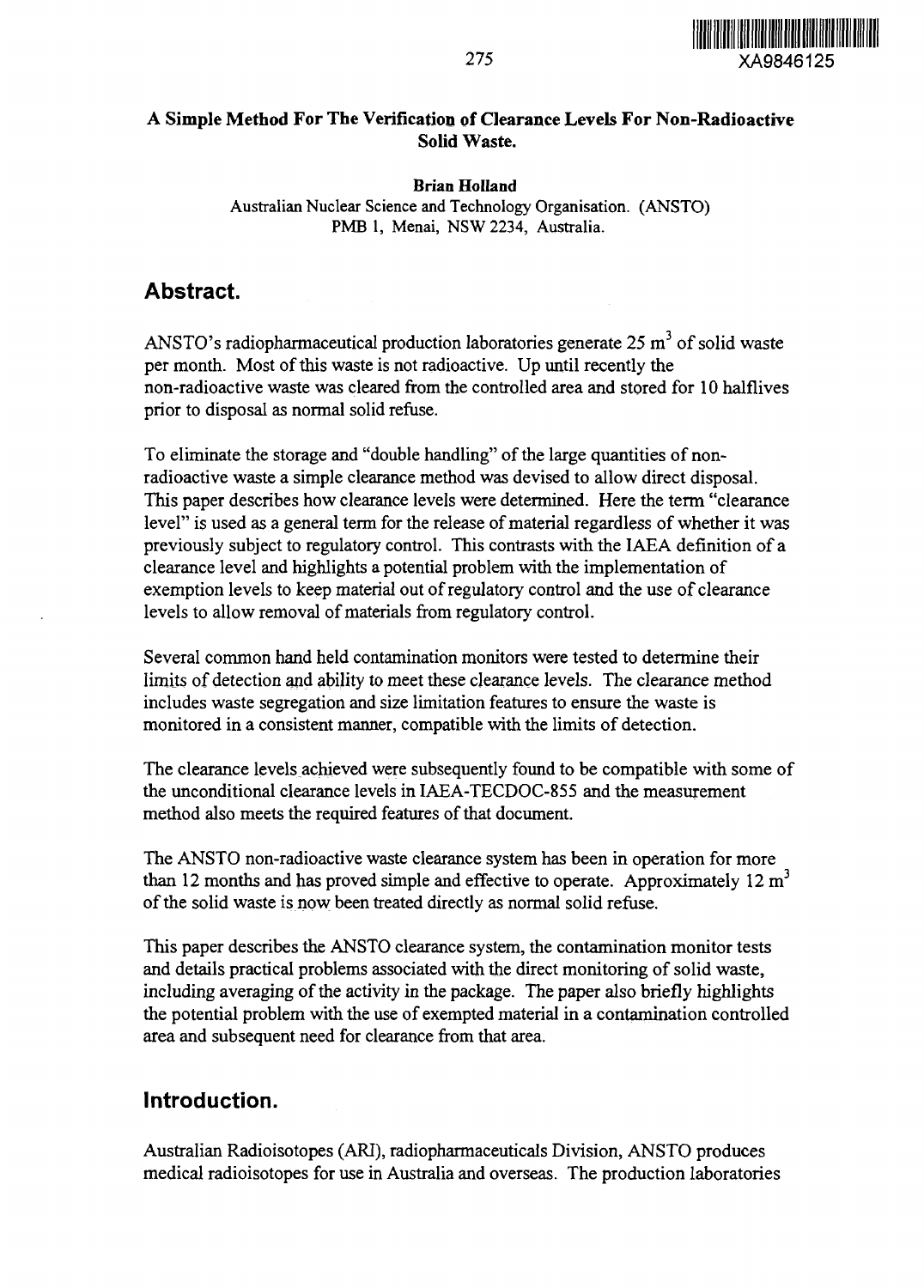are classified as supervised and controlled areas in terms of potential external radiation and contamination levels. All material leaving these areas must be monitored for both dose rate and contamination and a clearance certificate issued. Radioactive waste is sent to the Waste Management Section for compacting and storage. For many years this included solid waste monitored as being "background". This latter waste category was stored for a period of ten half-lives based on the potential radioactive contaminant, prior to disposal as normal solid refuse.

Due to the reduction of available storage space, the additional unnecessary handling of the "non-radioactive waste" and the costs incurred for storage, attempts were made to reduce the quantity of material going to the Waste Management Section for treatment. The first step was to reduce the amount of non-essential material entering the laboratories. This lead to only a relatively small reduction of the non-radioactive waste and  $25 \text{ m}^3$  per month still required treatment. The second step was to devise a simple monitoring system which would confirm waste as non-radioactive waste ie., below appropriate clearance levels, and allow it's disposal as normal refuse with out further treatment. (The distinction between exemption and clearance levels is only covered briefly in the report. Clearance levels will be used as a general term and not the IAEA definition. However this distinction may raise a problem of interpretation when Regulat! lory Authorities implement clearance levels.)

## **Determination of Appropriate Clearance Levels.**

ARI is situated at the Lucas Heights Science and Technology Centre (LHSTC), an Australian Commonwealth Government research organisation, located on Australian Commonwealth territory within the State of New South Wales (NSW). Although not subject to NSW State legislation, LHSTC complies with the Australian National Health and Medical Research Council (NHMRC) Codes of Practice, and the recommendations of the International Atomic Energy Agency (IAEA) and the International Commission on Radiological Protection (TCRF) which are the basis of the State regulations. A government appointed independent group of experts form a Safety Review Committee which reviews operations at LHSTC to ensure they are carried out to the highest safety standards.

To ensure the treatment of ARI's non-radioactive waste would meet appropriate legislation and recommendations, the following three documents were examined.

- NSW Radiation Control Act 1990-Regulation. (Radiation Control Regulation 1993). 1993-No434.
- NHMRC Code of Practice for the Disposal of Radioactive Wastes by the User (1985).
- IAEA International Basic Safety Standards for Protection against Ionizing Radiation and for the Safety of Radiation Sources. Interim Edition. Safety Series No 115-1.

The most restrictive of the "waste package limits", "prescribed activities" or "exemption levels" from these documents were selected as clearance levels.

The NSW Environment Protection Authority (EPA). NSW Radiation Control Act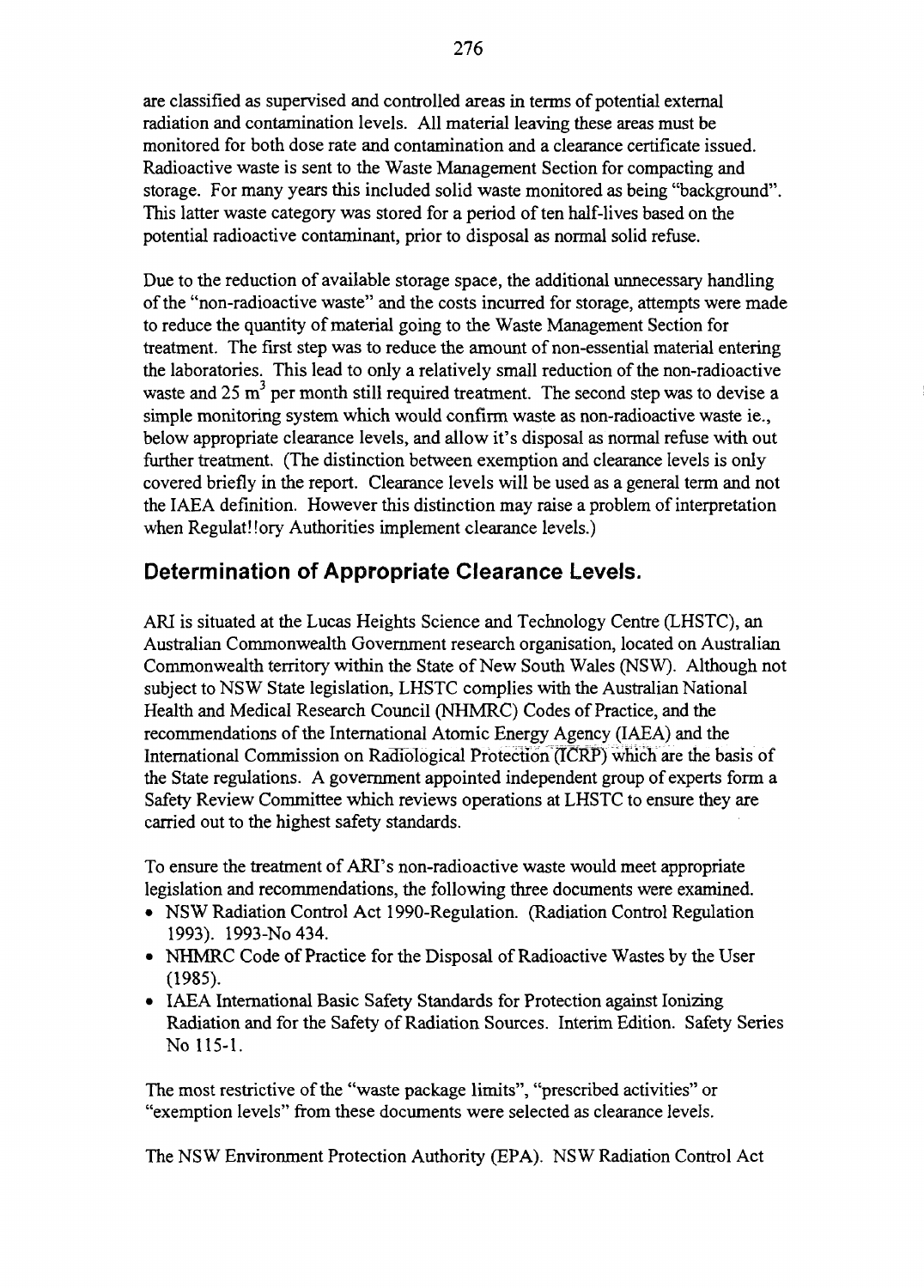1990-Regulation. (Radiation Control Regulation 1993). 1993-No 434, detail "prescribed activities", below which a material would be outside regulatory control.

Package limits from the NHMRC Code of Practice for the Disposal of Radioactive Wastes by the User (1985) were also examined. However these levels would require the waste to be sent to a tip licensed to receive radioactive materials. The intention of the proposed system was to confirm the waste in question was non-radioactive and outside regulatory control. The NHMRC levels were therefore only examined as a guide to be met if the waste could not be classified by direct measurement as non-radioactive under other recommendations.

The proposed exemption levels in the IAEA International Basic Safety Standards for Protection against Ionizing Radiation and for the Safety of Radiation Sources. Safety Series No 115, were also examined as potential appropriate clearance levels. **These exemption levels were considered as appropriate clearance levels as the intention of the system was to exclude the non-radioactive waste from regulatory control rather than clear materials which were already under regulatory control.**

Table 1 gives the EPA prescribed activities, NHMRC package limits and IAEA exemption levels for the radioisotopes under consideration.

| <b>ISOTOPE.</b>       | <b>NSW EPA</b><br><b>PRESCRIBED</b><br><b>ACTIVITY.</b> |        | <b>NHMRC</b><br><b>PACKAGE</b><br>LIMIT. | <b>IAEA</b><br><b>EXEMPTION</b><br>LEVEL. |                            |
|-----------------------|---------------------------------------------------------|--------|------------------------------------------|-------------------------------------------|----------------------------|
|                       | Bq                                                      | "BBqg" | Bq                                       | Bq                                        | $Bqg-1$                    |
| rdrrPhosphorus-32     | 4 E 06                                                  | 100    | 8.3 E 07                                 | 1 E 05                                    | 1 E 03                     |
| ‼rw15 Chromium-<br>51 | 4 E 06                                                  | 100    | 5.5 E 09                                 | 1E07                                      | 1 E 03                     |
| Gallium-67            | 4 E 06                                                  | 100    | 1.1 E09                                  | not quoted                                | !!not<br>quoted            |
| Yttrium-90            | $\overline{4}$ E 06                                     | 100    | 7.4 E 07                                 | 1 E 05                                    | 1 E 03                     |
| Molybdenum-99         | 4 E 06                                                  | 100    | 1.7 E 08                                 | 1 E 06                                    | 1 E 02                     |
| Technetium-99m        |                                                         | 4 E 07 | 100                                      | 9.1 E 09                                  | 1 E!! 07<br>cell 1 E<br>02 |
| Iodine-125            | 4E 05                                                   | 100    | 1.3 E 07                                 | 1 E 06                                    | 1 E 03                     |
| Iodine-131            | 4 E 05                                                  | 100    | 9.1 E 06                                 | 1 E 06                                    | 1 E 02                     |
| !!Thallium-201        | 4 E 06                                                  | 100    | 2.1 E 09                                 | 1 E 06                                    | 1 E 02                     |

| Table 1. EPA prescribed activities, NHMRC package limits and IAEA exemption |  |  |  |
|-----------------------------------------------------------------------------|--|--|--|
| levels                                                                      |  |  |  |

In general the NSW EPA prescribed activity levels were similar to or more restrictive than those in the other documents. The NSW levels were therefore used as the initial levels to meet.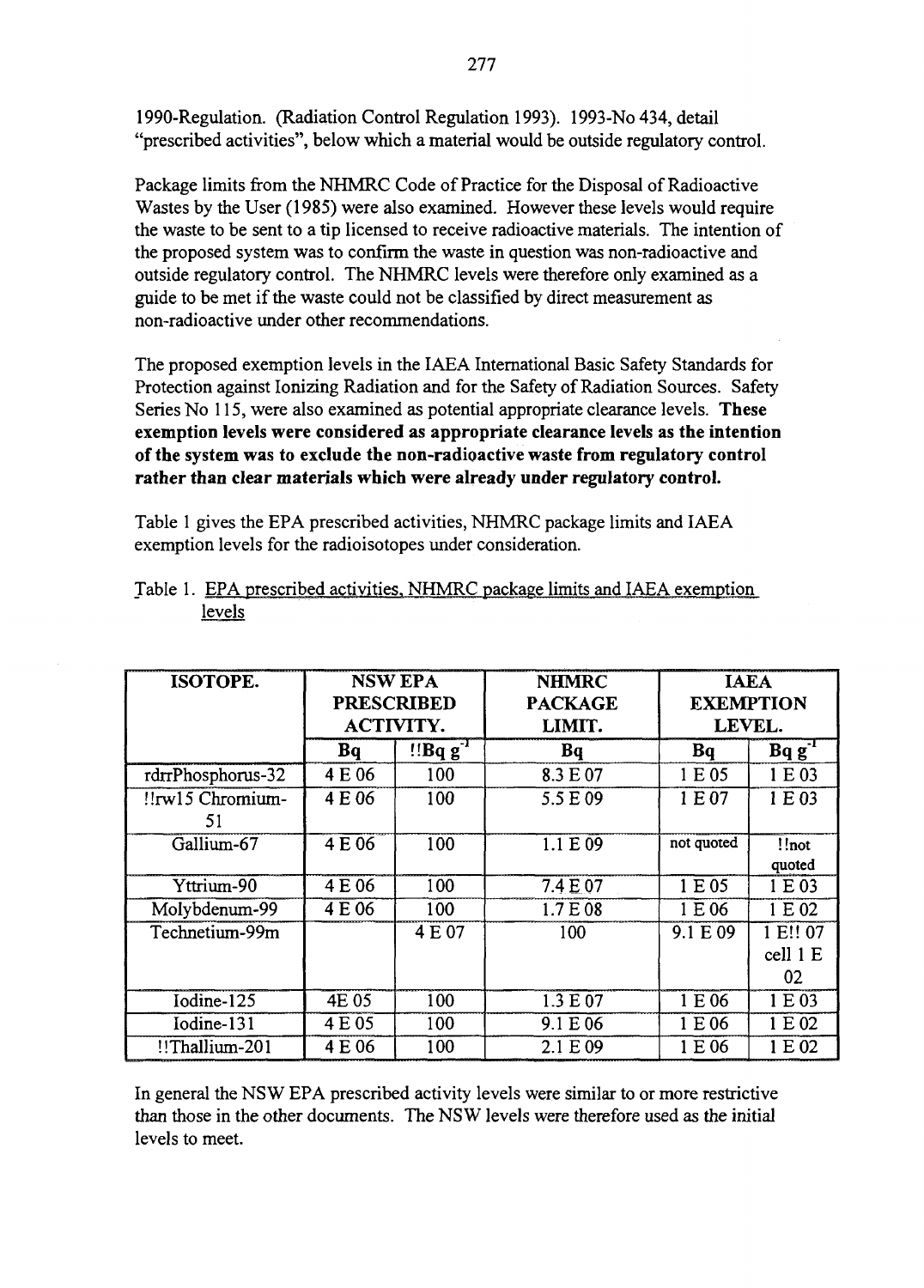It should be noted that subsequent to the implementation of the non-radioactive clearance system the IAEA-TECDOC-855; Clearance levels for radionuclides in solid materials. Applications of exemption principles. Interim report for comment. January 1996, was also examined. Although this TECDOC covered unconditional clearances many of the levels quoted in it were consistent with the levels which could be achieved using the ANSTO non-radioactive waste clearance system. Table 2 details selected single value clearance level suggested in IAEA-TECDOC-855. As the ANSTO non-radioactive waste would be treated as normal refuse and sent to a landfill site, the disposal of this waste could be considered as conditional on it being sent to a landfill site. The level used for the clearance of non-radioactive waste could therefore be considered as conditional clearance levels.

| <b>ISOTOPE</b> | UNCONDITIONAL CLEARANCE<br><b>LEVELS</b><br>Bq g |
|----------------|--------------------------------------------------|
| Chromium-51    |                                                  |
| Gallium-67*    |                                                  |
| Molybdenum-99* |                                                  |
| Technetium-99m |                                                  |
| Iodine- $131$  |                                                  |
| Thallium-201   |                                                  |

Table 2 Single value clearance level suggested in IAEA-TECDOC-855.

The single value clearance level for each isotope was calculated as recommended in TECDOC-855, by multiplying the low range value in table 1.6. of the TECDOC by 3.

\*The low range value for these isotopes were calculated using the formula in TECDOC-855.

## **Test of Monitoring Equipment to Meet Clearance Levels.**

To reduce the amount of handling required prior to clearance it was intended that the waste would be monitored in the plastic waste bags normally used in the laboratories. A problem with testing the limit of detection of monitors for waste in a package was to try to allow for both homogeneous and inhomogeneous contamination in the waste. It was decided that averaging the activity over a relatively small package and carrying out a number of measurements at different locations was acceptable and consistent with Exemption Orders used elsewhere. (The averaging was also found later to be consistent with the approach in IAEA-TECDOC-855.)

Five commonly used radiation monitors were examined to determine if their limits of detection could meet the clearance levels proposed. The limit of detection was taken to be equivalent to 2 x background count rate on the monitor ratemeter.

The beta emitters were expected to be difficult to monitor in a package, however it was decided to examine the level of bremsstrahlung which would be generated and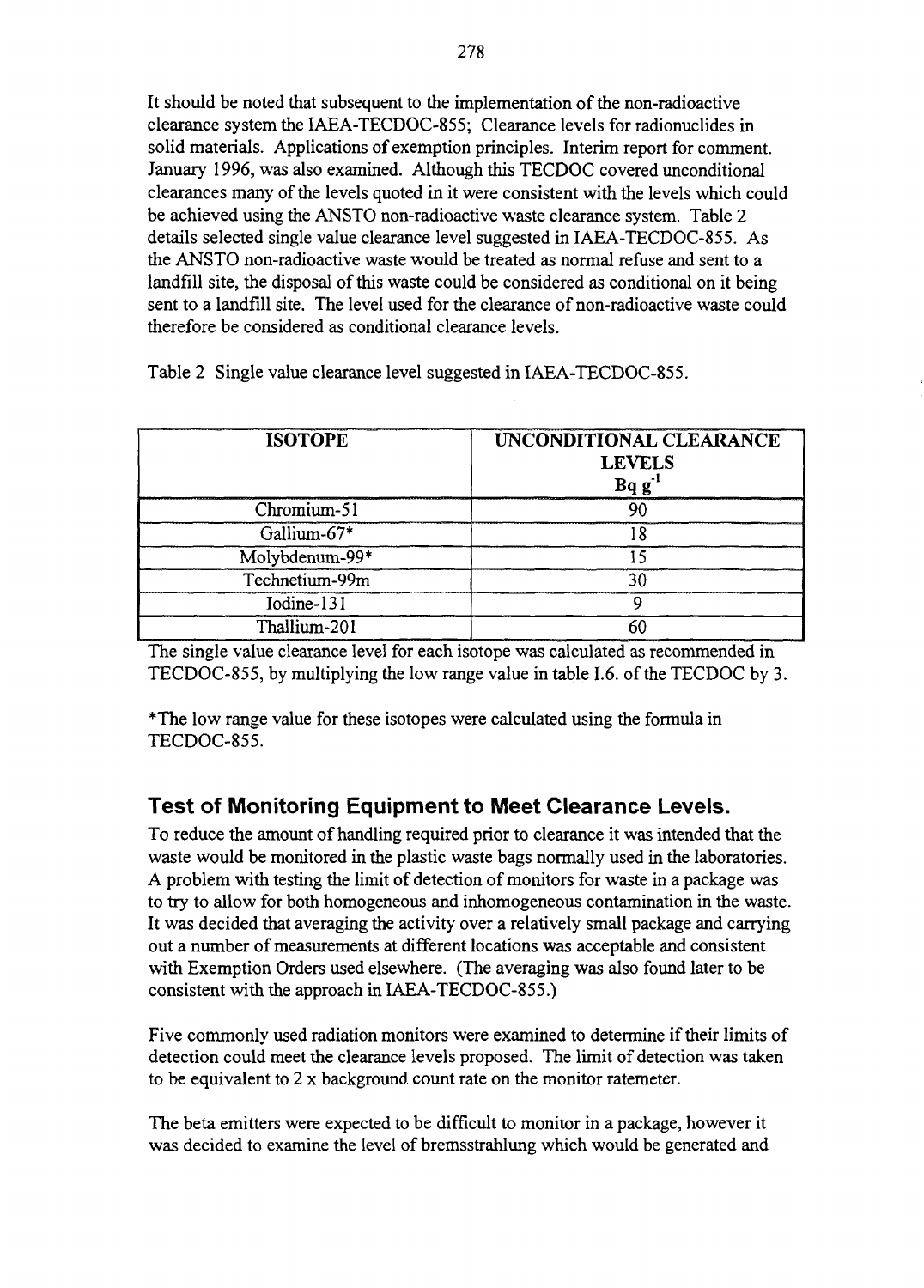monitored.

Most of the non-radioactive solid waste generated in the laboratories is paper or thin walled plastic bottles. Two of the plastic bags used in the laboratory were filled to their normal volume, one with paper and the other with plastic bottles. The mass and diameter of each of these bags was 3kg and 50cms.

The following procedure was carried out in turn for each of the contamination monitors and each of the radioisotopes detailed in table 1. The background count rate in the test area was measured using the contamination monitor. A small bottle containing the radioisotope, with an activity equal to the NSW prescribed activity level, was placed in the centre of a waste bag containing paper. The contamination monitor was used to measure the count rate at 4 sides and the top and bottom of each bag. The net count rates were calculated and the average of the six readings recorded. The average value was divided by the activity of the radioisotope used in the test bottle to obtain a cps  $Bq^{-1}$  conversion factor for the monitor and that radioisotope. To estimate the lower limit of detection (LLD) in Bq for the monitor and radioisotope, the background count rate measured by the monitor was multiplied by 2 and then divided by the radioisotope conversion factor. The LLD!! in Bq  $g^{-1}$  was calculated by dividing the LLD in Bq by 3kg, the weight of the bag. The LLDs in Bq and Bq  $g^{-1}$ were then divided by the Bq and Bq  $g^{-1}$  prescribed activity levels and converted to a percentage. This was then repeated for the waste bag containing plastic bottles. The results of the tests are detailed in Appendix 1.

## **Summary of the Results of the Measurements.**

The response of each monitor was obviously dependent on the type of detector and the detector size. As the LLD (or activity equal to "2 x background") was determined by the background count rate on the monitor, in some cases the advantage of the sensitivity of a larger volume detector was cancelled by the increased detector background.

The results showed that the 100 Bq  $g^{-1}$  value quoted in the NSW EPA prescribed activity values was the more restrictive value to detect.

As expected the bremsstrahlung generated by the beta emitters was not sufficient to allow the prescribed activity levels to be measured. However subsequent measurements did show that bremsstrahlung could be used to indicate that following a sufficient decay period the activity would be below the prescribed activity levels. Similarly, although a bag of plastic bottles potentially contaminated with Chromium-51 could not be released immediately as being below the prescribed activity level, following a short decay period the estimated activity would be below that level and the waste treated as normal refuse. An alternative to the decay in the case of Chromium-51 would be to move the waste to be monitored in a building with as lower background.

The selection of the monitor to be set aside solely for the clearance of non-radioactive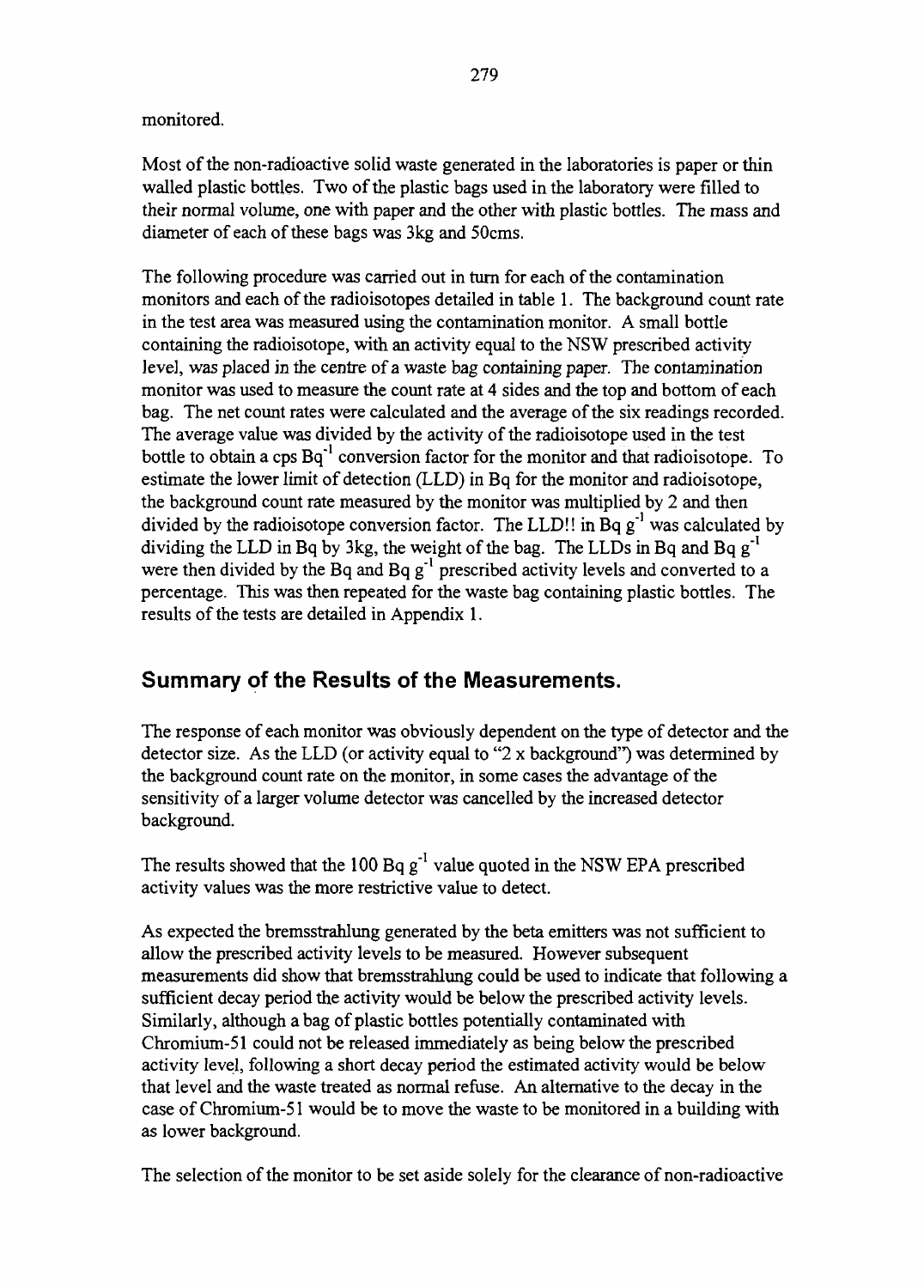waste was made by comparing the results of the monitoring and the cost and availability of the monitor. It was also determined that waste potentially contaminated by Iodine-125 was only a small fraction of the total and could be segregated and sent to the Waste Management Section with out being included in this clearance system. The ratemeter and 2.5 cm diameter 1.7cm thick Nal crystal was selected as being a suitable monitor for use with this particular clearance system.

As additional information the LLDs in Bq  $g^{-1}$  for the monitor incorporating the 2.5 cm diameter 1.7cm thick Nal crystal have been detailed in Appendix 2 for comparison with the TECDOC-855 unconditional clearance levels. The results show that generally the system devised can meet levels similar to the TECDOC-855 levels. The system outlined in the paper allows measurements to be made in an area where the background is 15 cps and the LLD (2 x background) is therefore equal to 30cps. If measurements were made in an area where the background was 5 cps the LLD would be equal to 10 cps and the equivalent  $Bq g^{-1}$  figure would be one third of the LLD values in Appendix 2. The system would therefore easily meet the TECDOC -855 unconditional clearance levels.

# **Controls To Ensure Correct Monitoring Of The Waste.**

A Standing Operating Procedure (SOP) was produced to control the monitoring of the non-radioactive waste. The SOP includes the following quality control requirements to ensure the monitoring of the waste will detect the selected radioisotopes below the prescribed activity levels.

- To ensure the waste has not been part of regulatory control the non-radioactive waste is kept segregated from potentially contaminated waste.
- The non-radioactive waste is segregated so that only waste from areas using those isotopes which have been shown to be detectable at prescribed activity levels is cleared under this method.
- Only non-radioactive waste containing paper or plastic bottles can be cleared by this method.
- Waste bags must fit into a container used to ensure their diameter does not exceed 50cms.
- The dose rate in the area where measurements are carried out should not exceed 15cps on the monitor used for clearance.
- Each bag is monitored on 4 sides, the top and bottom. If all measurements are below 2 x background count rate the waste is confirmed as non-radioactive and disposed of as normal solid refuse.
- Each bag of waste is numbered and records are kept of their monitoring.

## **Conclusion.**

The introduction of the non-radioactive clearance system in the ANSTO radioisotope production laboratories has reduced the amount of waste being treated by Waste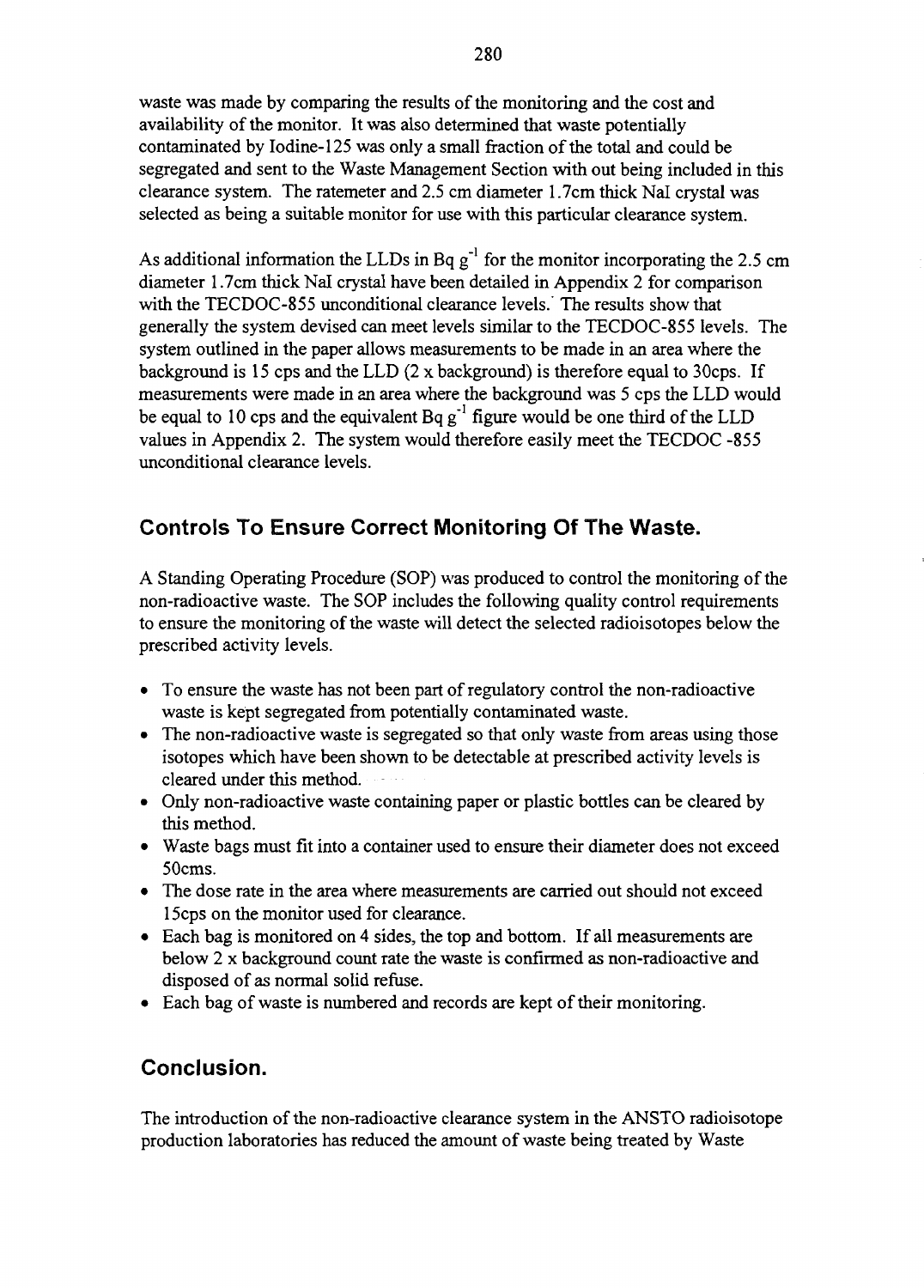Management Section by 50% or 12.5  $m^3$  per month.

By using suitable monitoring and control methods direct measurement on bags of solid waste can be used for the clearance of waste containing typical photon emitting radioisotopes used in medical facilities. A simple set of tests similar to those described in this paper can be used to confirm the ability to monitor appropriate clearance levels.

If it was necessary for the clearance system outlined to meet the TEDOC-855 unconditional clearance levels, this could be achieved by monitoring the solid waste in an area with a lower background.

# **Discussion.**

While examining appropriate levels for the clearance of radioactive waste there appeared to be potential problems with the implementation of Exemption levels and Clearance levels.

- 1. The Clearance levels "shall not be higher than the exemption levels—" Basic Safety Standards (BSS) This obviously implies they will be equal to or less than Exemption levels. However if the sources are below the levels in Table I-I of the BSS they are "automatically exempt without further consideration ---" This implies they have met the limitations on dose criteria. If the pathways used in the assessment of the exemption levels are typical of those expected to be encountered why should a Clearance level be below an Exemption level? Should the acceptable pathways be stated?
- 2. An Exemption level is used to exempt a source from Regulatory control while a Clearance level releases a source from Regulatory control. If an exempt source is taken into an area which is subject to regulatory control does the source now have to meet a Clearance level (which may be lower than the Exemption level) to leave the area? This does not seem to be reasonable. If this is not the intention it should be specifically stated, otherwise some Regulatory Authorities might require that approach.

Both problems would be resolved if the term clearance was used to indicate meeting exemption levels and the definition of these Exemption is expanded to include levels for the release of a source from Regulatory control. Exemptions could have Unconditional levels to exempt a source from Regulatory Control, even if it had previously been under Regulatory Control. Conditional Exemptions, with higher levels, could be used for specific uses of sources eg, smoke detectors, or on the disposal conditional eg, the use of a Licensed landfill site for hazardous materials.

It is suggested that the IAEA consider setting up a Working Group which would give specific advice on methods for the monitoring waste to meet Exemption levels. This Working Group should make recommendations on topics such as;

- the mass or volume of material the activity can be averaged over when monitoring.
- methods to confirm monitoring meets exemption levels.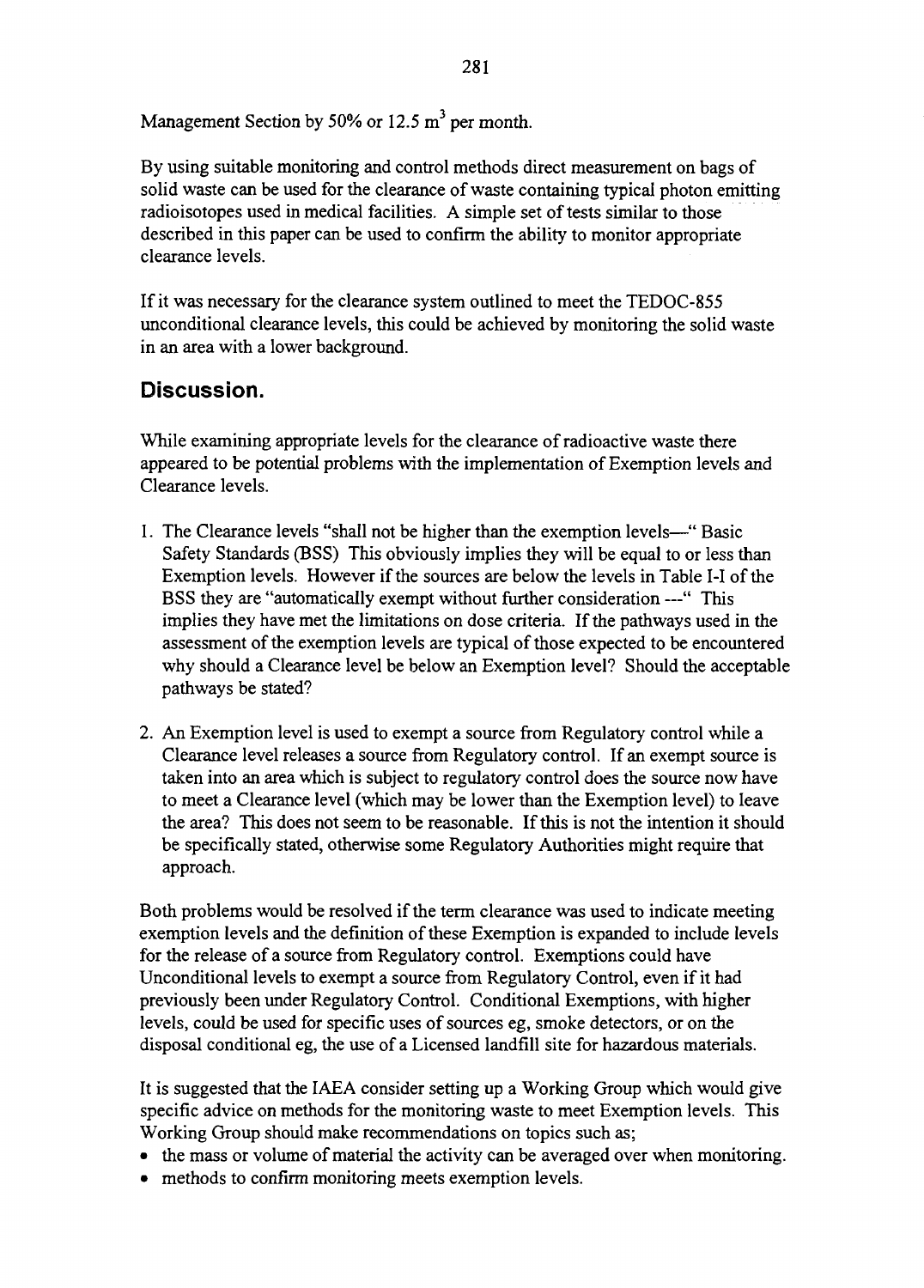• quality control aspects to ensure the monitoring is consistent with the confirmation tests.

#### Acknowledgments.

Thank you to David Woods, Head of Radiation Protection Services at ANSTO for reviewing this paper and to Dr Ron Cameron, Director Safety Division ANSTO for reviewing the paper and giving approval for it's submission.

#### Disclaimer.

The views expressed in this paper are those of the author and do not necessarily represent those of ANSTO.

 $\sim$   $\sim$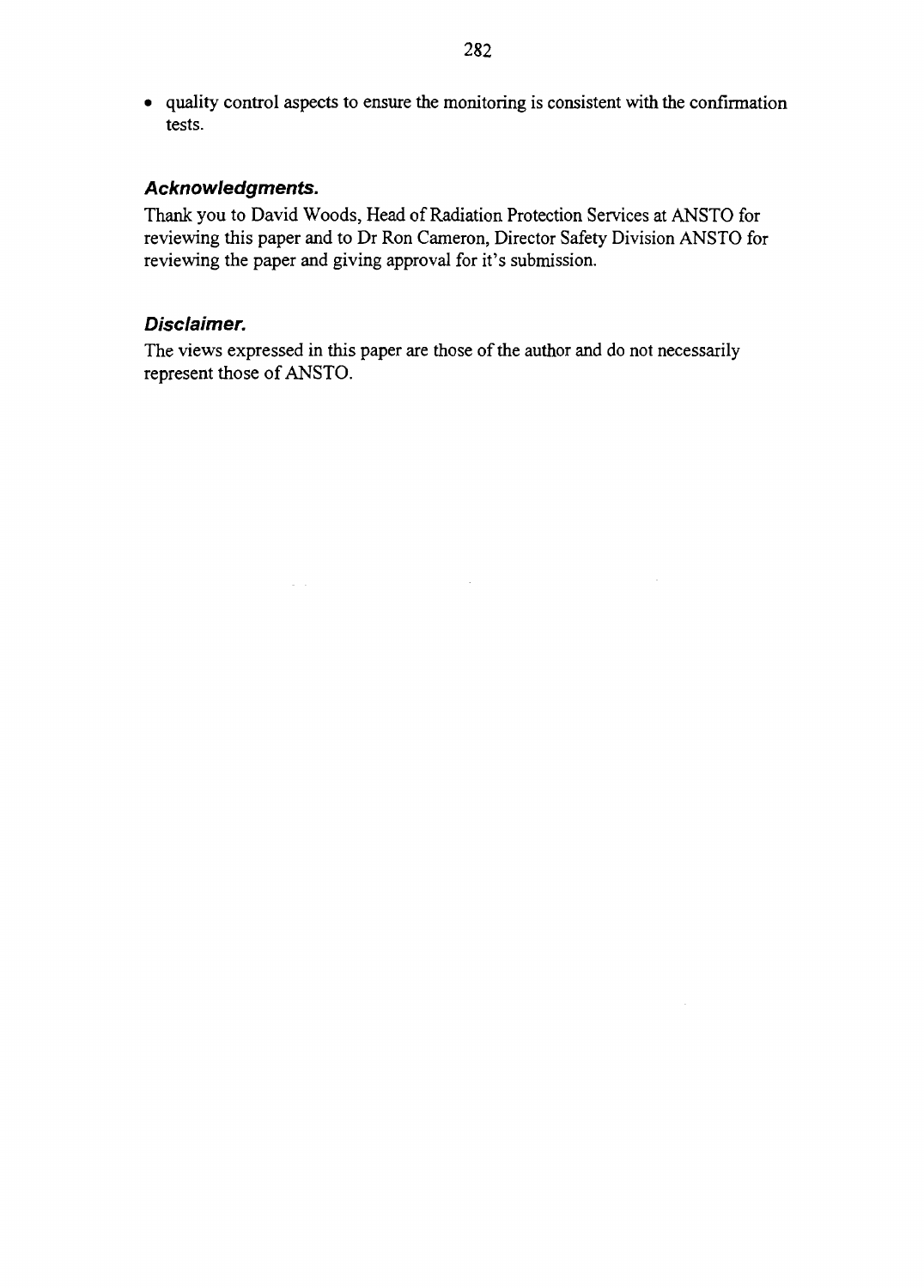| <b>ISOTOPE</b> | <b>MONITOR</b>                              | % OF NSW PRESCRIBED                |                                      | % OF NSW PRESCRIBED<br>SPECIFIC ACTIVITY LIMIT |                                     |
|----------------|---------------------------------------------|------------------------------------|--------------------------------------|------------------------------------------------|-------------------------------------|
|                |                                             |                                    | <b>ACTIVITY LIMIT</b>                |                                                |                                     |
| Ħ              |                                             | paper                              | plastic                              | paper                                          | plastic                             |
| rbChromium-51  | $\mathbf I$                                 | $\overline{7.3}$                   | 8.3                                  | 100                                            | $\overline{110}$                    |
| $!$ sdrw $30$  | $\overline{2}$                              | $\overline{53}$                    | 100                                  | 700                                            | 1370                                |
| $ntbl_3$       |                                             | $\overline{17}$                    | $\overline{32}$                      | 230                                            | 430                                 |
|                | $\overline{4}$                              | $\overline{38}$                    | $\overline{43}$                      | 500                                            | $\overline{570}$                    |
|                | $\overline{s}$                              | $\overline{4I}$                    | $\overline{42}$                      | 550                                            | 560                                 |
|                |                                             |                                    |                                      |                                                |                                     |
| Gallium-67     | $\overline{I}$                              | $\overline{1.5}$                   | $2.\overline{3}$                     | $\overline{20}$<br>$\overline{170}$            | $\overline{30}$                     |
|                | $\overline{\mathbf{3}}$                     | $\overline{2}$<br>$\overline{2.8}$ | 13!!ell 13<br>4.0                    | $\overline{40}$                                | $\overline{170}$<br>$\overline{50}$ |
|                | 4                                           | 1.8                                | 2.3                                  | 20                                             | 30                                  |
|                | $\overline{s}$                              | $\overline{3.5}$                   | $\overline{4.3}$                     | $\overline{50}$                                | $\overline{60}$                     |
|                |                                             |                                    |                                      |                                                |                                     |
| Molybdenum-99  | $\boldsymbol{I}$                            | $\overline{1.3}$                   | $\overline{1.3}$                     | $\overline{20}$                                | $\overline{20}$                     |
|                | 7                                           | 6.8                                | $\overline{9.0}$                     | $\overline{90}$                                | $\overline{120}$                    |
|                | 3                                           | $\overline{2.5}$                   | $\overline{3.3}$                     | 30                                             | $\overline{40}$                     |
|                | 4                                           | $\overline{1.5}$                   | <b>1.8</b>                           | $\overline{20}$                                | $\overline{20}$                     |
|                | $\overline{\mathbf{5}}$                     | 2.3                                | 4.5                                  | 30                                             | 60                                  |
|                |                                             |                                    |                                      |                                                |                                     |
| Technetium-99m | $\overline{I}$                              | $\overline{0.2}$                   | $\overline{0.3}$                     | $\overline{30}$                                | $\overline{40}$                     |
|                |                                             | $\mathcal{L}^{\prime}$             |                                      |                                                |                                     |
| nowidctlpar    | $\overline{\mathbf{z}}$                     | 0.6                                | NDA                                  | 80                                             | <b>NDA</b>                          |
|                | $\mathbf{3}$                                | $\overline{0.4}$                   | $\overline{0.5}$                     | $\overline{50}$                                | $\overline{60}$                     |
|                | $\boldsymbol{4}$                            | $\overline{0.2}$                   | $\overline{0.2}$                     | $\overline{20}$                                | 30                                  |
|                | $\overline{s}$                              | 0.4                                | $\overline{0.5}$                     | 50                                             | 60                                  |
|                |                                             |                                    |                                      |                                                |                                     |
| Iodine-125     | 1<br>$\overline{z}$                         | 880<br>100                         | NDA<br>$\overline{140}$              | !!!!?0<br>140                                  | NDA<br>180                          |
|                | $\overline{\mathbf{3}}$                     | 200                                | 240                                  | 220                                            | 320                                 |
|                | 4                                           | $\overline{28}$                    | $\overline{43}$                      | 40                                             | 60                                  |
|                | $\overline{\mathcal{S}}$                    | $\overline{NDA}$                   | $N\overline{DA}$                     | $\overline{NDA}$                               | NDA                                 |
|                |                                             |                                    |                                      |                                                |                                     |
|                |                                             |                                    |                                      |                                                |                                     |
|                |                                             |                                    |                                      |                                                |                                     |
|                |                                             |                                    |                                      |                                                |                                     |
|                | $\overline{a}$                              | 85                                 | <b>NDA</b>                           | 110                                            | <b>NDA</b>                          |
|                | $\overline{\overline{3}}$                   | $\overline{28}$                    | $\overline{45}$                      | $\overline{40}$                                | 60                                  |
|                | $\overline{4}$                              | $\overline{33}$                    | $\overline{45}$                      | $\overline{40}$                                | 60                                  |
|                | $\overline{s}$                              | $\overline{38}$                    | $\overline{53}$                      | 50                                             | $\overline{70}$                     |
| !adjustright   |                                             |                                    |                                      |                                                |                                     |
| Thallium-201   | $\boldsymbol{I}$                            | 4.8                                | 6.3                                  | 60                                             | 80                                  |
|                | $\overline{2}$                              | $\overline{10}$                    | $\overline{15}$                      | 130                                            | 200                                 |
|                | $\overline{\mathbf{3}}$<br>$\boldsymbol{4}$ | 3.3<br>1.0                         | $\overline{3.5}$<br>$\overline{1.5}$ | 40<br>10                                       | $\overline{50}$<br>$\overline{20}$  |
|                | $\overline{s}$                              | $\overline{4.3}$                   | $\overline{5.3}$                     | 60                                             | $\overline{70}$                     |
| $!!$ brdrh     |                                             |                                    |                                      |                                                |                                     |

#### **Appendix 1. Results of tests of clearance monitoring.**

*!'.Details of Monitors:*

*Monitor 1: Ratemeter with a 2.5cm diameter 1.7 cm thick Nal crystal probe.*

*Monitor 2: Ratemeter with a 15 cmr^ area end window gm tube probe.*